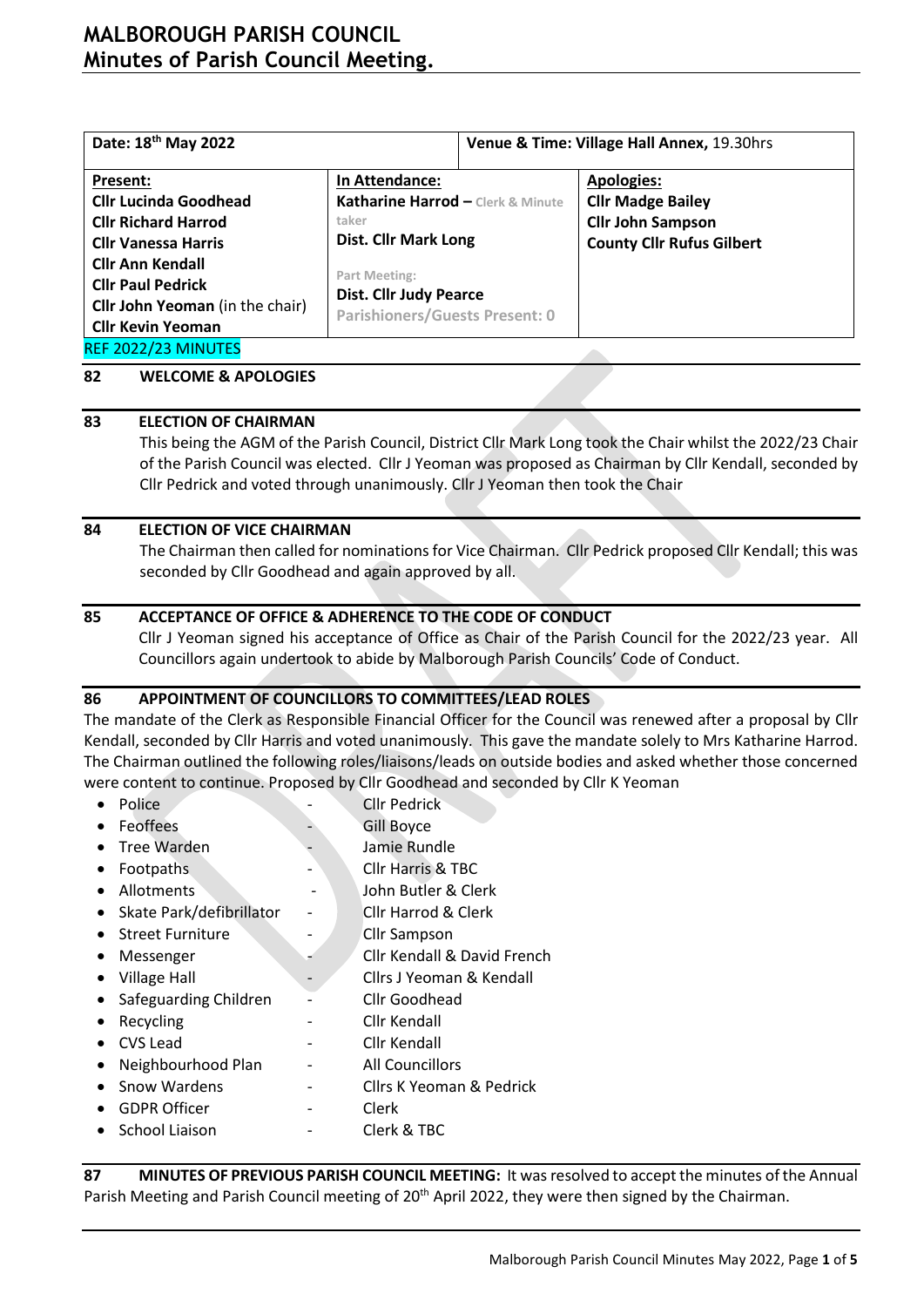# **MALBOROUGH PARISH COUNCIL Minutes of Parish Council Meeting.**

## **88 DECLARATIONS OF INTEREST:**

A declaration of interest was received from Cllrs Harrod & Kendall in respect of Finance, the Councillors withdrew from these discussions**.**

#### **89 MESSENGER –** Cllr J Yeoman

### **90 CLERKS REPORT**

- a. Malborough Park Play Area Works & Deed of Variation: The park still has safety fencing while the rubber matting settles and the grass starts to grow. The fencing will be removed in approximately one week. No deed of variation has been received.
- b. Village Hall Play Area Maintenance: The outstanding works are due to be undertaken by Fawns in June.
- c. Defibrillator Update: All defibrillators have now been collected and are in the process of being installed. The training was attended by over 20 people, many of whom have subsequently been in touch to say thank you for and enjoyable and very informative session.
- d. Village Hall Car Park: We have confirmed the contract with the contractor and now await a commencement date.
- e. Commemorative Plaques and signage: Signage for the new play area has been ordered, the tree plaques are being finalised.
- f. The Parish Paths contract has been confirmed, Devon County Council are arranging the funding.

### **91 OPEN FORUM:**

## **DEVON COUNTY COUNCIL REPORT:**

## **Cllr Rufus Gilbert, Email: [Rufus.Gilbert@devon.gov.uk](mailto:Rufus.Gilbert@devon.gov.uk)**

### UKRANIAN GUESTS

- a. 1,048 guests to sponsors in Devon, over half of those now have a visa
- b. 142 guests have already arrived.
- c. There are 435 sponsors in total.
- d. 422 DBS disclosure barring checks have been conducted out of those 11 have been rejected.
- e. 70% of sponsors homes have been checked.
- f. £350 per calendar month is given to sponsors, guests receive £200 per person per calendar month.
- g. 400 Hong Kong nationals also in Exeter to be housed
- h. Various other refugees also need to be housed in the county.

## **REPORT IT:**

Members of the public are requested to report all Highways issues through the Highways Website, enabling faster assessment of problem areas which can then be added to the repair/maintenance schedules. You can report potholes, overgrown vegetation, defective signs/lighting and much more. **<https://www.devon.gov.uk/roadsandtransport/report-a-problem/>**

#### **DISTRICT COUNCILLOR REPORTS:**

**Email Cllr Judy Pearce: [cllr.judy.pearce@southhams.gov.uk](file:///C:/Users/katha/Downloads/cllr.judy.pearce@southhams.gov.uk) Email Cllr Mark Long: [cllr.mark.long@southhams.gov.uk](mailto:cllr.mark.long@southhams.gov.uk)**

a. Homes for Ukraine: SHDC have been undertaking accommodation checks, there are 61 properties in the South Hams that have been matched with184 guests to date, 60 guests having already arrived. Monies are available to the guests, this is being dealt with by the District Council team. Some fall-back placements are also being arranged in the event that there is a breakdown of relationship between the guests and their hosts. SHDC are only dealing with premises inspections prior to guests arriving. A dedicated email address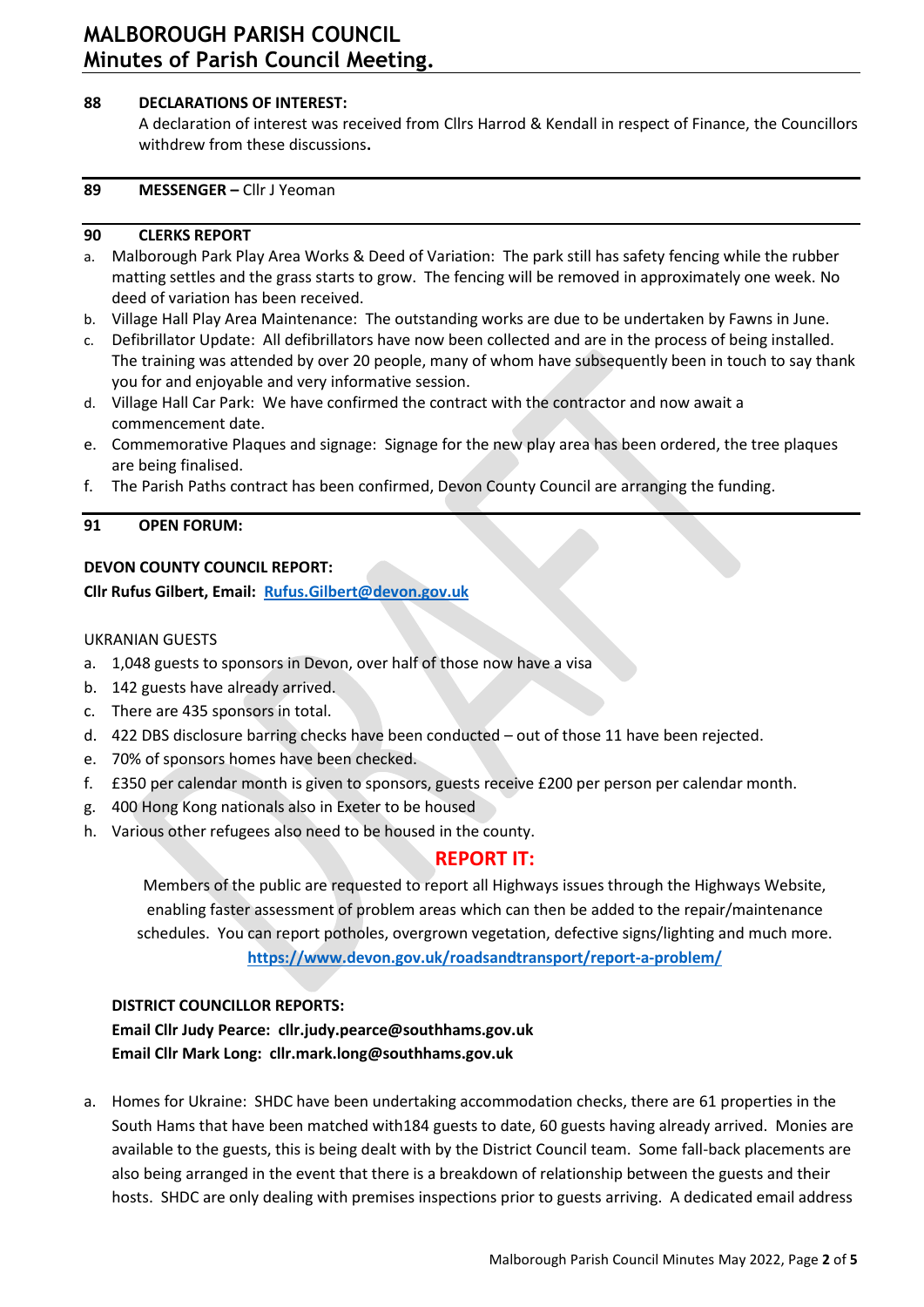is being given to all guests and property owners. If any local hosts have any problems, please contact either Cllrs Pearce or Long directly.

- b. 92% of the Council Tax rebates of £150 (for those paying on direct debit) have already been paid out to those living in Band A-E properties. 75% of people pay by direct debit. For those who do not pay directly please contact SHDC and complete their form to enable the payment to be processed. Please be aware that scam calls have been made to try and obtain personal details, SHDC would never contact any parishioners to request bank or personal details. If you receive such a call, please do not provide any information.
- c. Garden waste service (brown bins) are not being collected, this continues to be due to staffing issues and a reliance on agency staff. If bins are not collected, please report it online directly to South Hams District Council.
- d. UK Shared Prosperity Fund: SHDC have been awarded £1.06m, with the county as a whole receiving in the region of £10m. Monies will be spent jointly on projects to ensure more value for money. Plans for expenditure will be submitted by 1st August, projects approved will be funded over a three-year period. The funding received is based on levelling up, other areas that score higher than our area have received significantly more money, the formula is being queried with the government.
- e. The St Ann's Chapel affordable housing site has now had the turf cut. There will be 8 affordable houses which will be financed via 3 open market houses, there are also two service plots for the landowner.
- f. The Devon County Deal is still progressing but there are some unforeseen hitches with the legislation we await further news.

# **It takes two minutes to report a problem, please help keep our community beautiful. <https://apps.southhams.gov.uk/webreportit>**

Abandoned Vehicle, Damaged or Full Dog Bin, Damaged/Full Litter Bin, Damaged/Full Recycling Bank, Dead Animal, Dirty Beach, Fly Tipping, Litter/Dog Mess, Planning Breach, Stray Dogs, AND MORE…

## **92 PLANNING:**

- **a. Applications** received by the Parish Council and under discussion and consideration for the last period. Any recommendation by the Parish Council to the Planning Department is noted after the application details. Those without comment remain under discussion.
- **1.** 0265/22/HHO, 107 Cumber Close, Single storey extension (9/6). **MPC Support.**
- **2.** 1142/22/CLE, Ilton Castle Farm, Certificate of Lawfulness for siting of static home. **MPC Support.**

**NOTE: When providing a response to applications, the Malborough Neighbourhood Plan will be referenced.**

## **b. Decisions:**

- 1. 0659/22/FUL, Gilmar, Salcombe Road, Garage conversion. **SHDC conditional approval.**
- 2. 1043/22/CLP, 4 Alma Terrace, Certificate of Lawfulness proposed replacement extension. **SHDC refused.**
- 3. 0572/22/FUL, The Coach House, Lower Collaton Farm. **Withdrawn.**
- 4. 0329/22/HHO, Charnwood, resubmission of 3845/21/HHO. **SHDC no decision yet.**
- 5. 4676/21/VPO, Alston Gate, modification of S106 affordable housing. **SHDC refused.**
- 6. APPEAL NOTIFICATION: 4207/20/FUL, Land South of Shute Park. **No decision received.**
- 7. 4067/21/HHO, Chestnut Folly, external staircase/slide, relocation of roof terrace. **SHDC refused.**
- 8. 1557/21/VAR, Alston Gate, Removal condition 1, variation of conditions 2,5 & 6. **SHDC no decision yet.**
- 9. 1558/21/VAR, Alston Gate, Remove condition 2, variation to 3,9,10,11 & 16. **SHDC no decision yet.**
- 10. 3235/21/FUL, Harwood Farm, New Residential Dwelling. **SHDC no decision yet.**

## **c. Enforcement issues:**

Please note that the Enforcement Lists are confidential and issues concerning Enforcement cannot be discussed at a public meeting.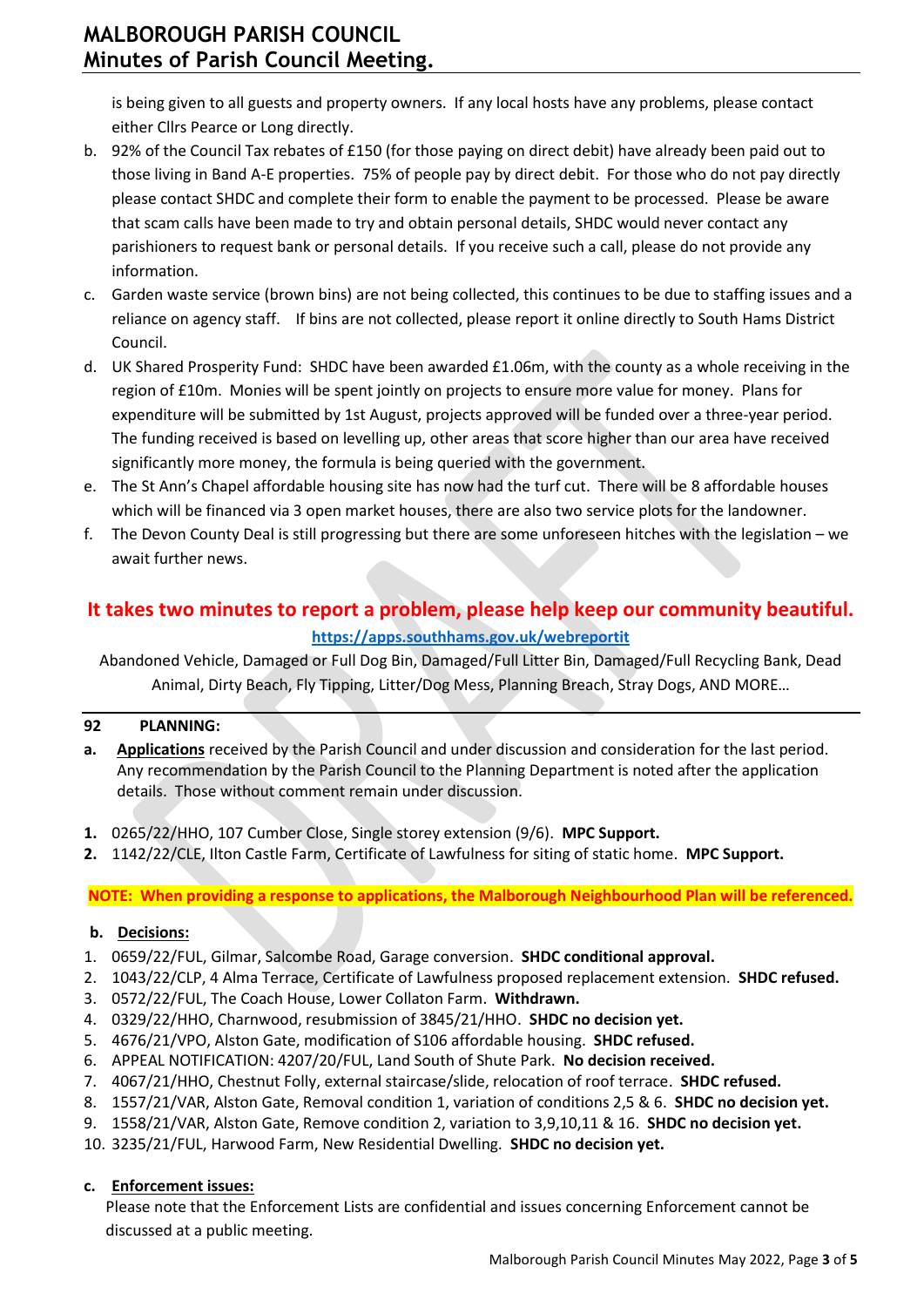South Hams District Council are responsible for the enforcement of all planning breaches, the Parish Council have no authority to deal with issues of this nature.

Please will all parishioners continue to report full details of any violations that do not adhere to the original application for which permission was granted. ALL violations can be reported to Enforcement via [www.southhams.gov.uk/article/3043/Report-a-Planning-Breach](http://www.southhams.gov.uk/article/3043/Report-a-Planning-Breach)

## **93 BUSINESS TO BE DISCUSSED:**

a) Platinum Jubilee:

The water bottles have now been delivered.

It was resolved to purchase bunting and associated items for use with the parish events up to a maximum sum of £500.



- b) Basketball Hoop Request: Councillors resolved to purchase and site a basketball hoop, the preferred site will be near the skate park. Cllr J Yeoman to speak with the MVH&PFA.
- c) Climate Emergency: See Appendix B for minutes of the last meeting.
- d) Village Hall Update: Village Hall Minutes are available one month in arrears on the parish website.
- e) Monthly Checks: Defibrillators, Skate Park, Play Area, Toilets & 3 Utilities Meters. A check needs to be undertaken on the allotment water meter. Other checks complete.

## **94 FINANCE & GOVERNANCE:**

a) The accounts for 2021/22 months 2 were received, shown as APPENDIX A**.** A mandate sheet and transaction record were produced and signed in respect of all payments:

**Accounts to pay** – Clerks Salary & HMRC, SHDC public toilets £7,819.80 – it was resolved to pay the same figure as 2021 for the toilet cleaning service until the significant price increase has been investigated, SHEPS Burial Ground £190 + £190, Cutting Edge Garden Services £275 + £275, MVH & PFA Hall Hire for SMASH £75, The Play Company Signage £294, The Play Company Final Payment £5,967.60, ICO Renewal £35, Clerk Expenses Defib Training £14.31, SSE SWALEC Toilets Electricity £105.77, Flashbay £3,205.20, Cllr Kendall Expenses £29.83, Source For Business £316.14, Internal Audit £350, **The Council resolved to accept all payments.**

- b) **Governance:**
- **i.** 2021/22 Audits: The Internal Audit has been received, the External Audit documentation has been submitted. It was resolved to accept the services of Alison Marshall for the 2022/23 audit.
- ii. Clerks Hours: Due to the increased workload, it was resolved to allow for an average of ten hours overtime per month as required. This will be reviewed in May 2023.
- iii. Timings of Parish Council Meetings: A request was made for future meetings to commence at 7pm. Two councillors objected to this citing work and childcare, two councillors were in favour, also citing work reasons, the remaining three gave no preference. No vote was taken, the timing of meetings will remain at 7.30pm for the immediate future.

Councillors were all in agreement that future meetings need to be more succinct to ensure they are concluded in good time.